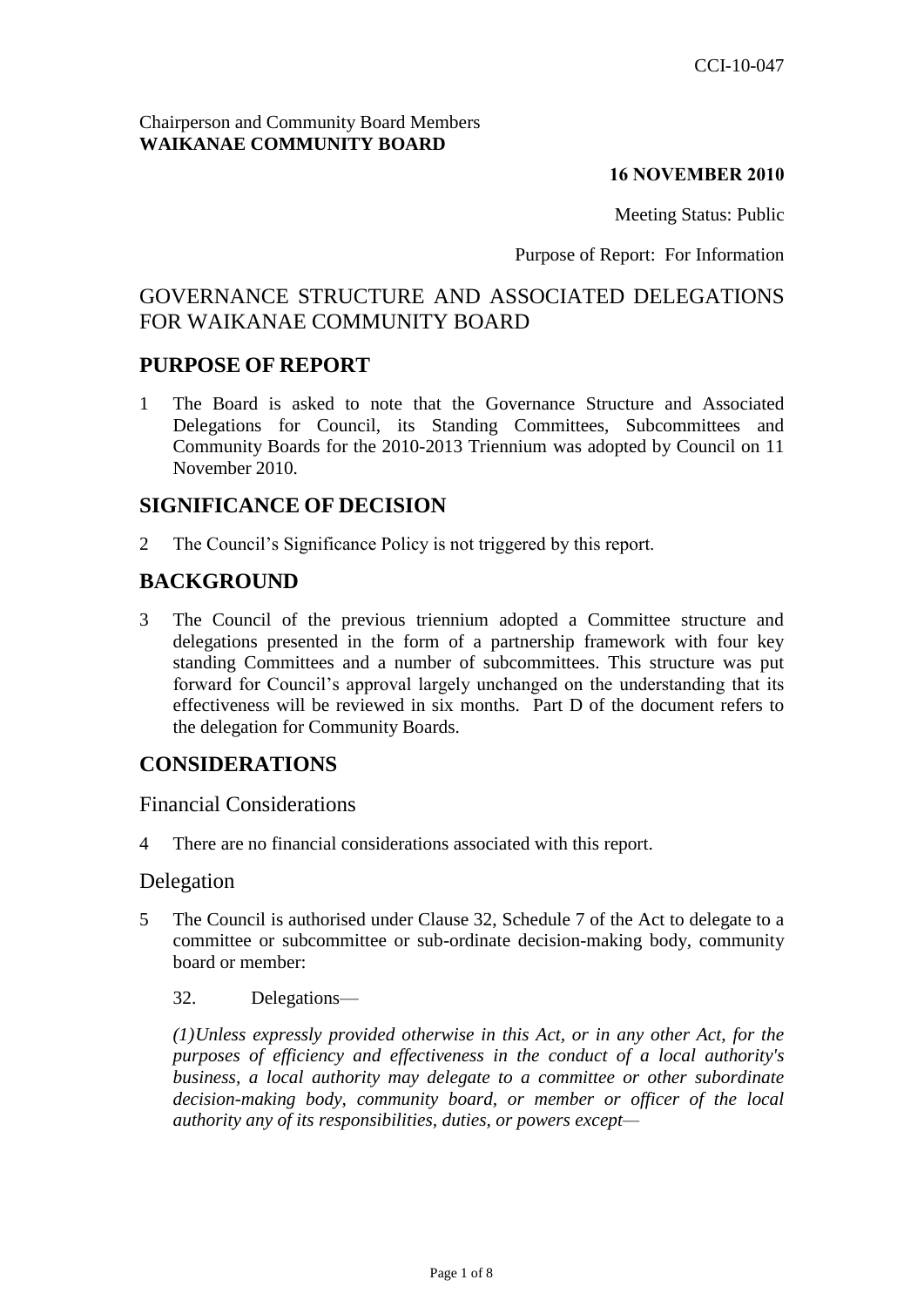- *(a) the power to make a rate; or*
- *(b) the power to make a bylaw; or*
- *(c) the power to borrow money, or purchase or dispose of assets, other than in accordance with the long-term council community plan; or*
- *(d) the power to adopt a long-term council community plan, annual plan, or annual report; or*
- *(e) the power to appoint a chief executive; or*
- *(f) the power to adopt policies required to be adopted and consulted on under this Act in association with the long-term council community plan or developed for the purpose of the local governance statement.*

#### Legal Considerations

6 There are no further legal considerations.

#### Other Implications

7 There are no consultation, policy or financial considerations.

#### Publicity Considerations

8 The media is likely to be interested in the decision made by the Council in relation to electing a Chair and Deputy Chair to the Board and a media release will be prepared to this effect.

## **RECOMMENDATIONS**

9 That the Waikanae Community Board notes that the Council adopted the Governance Structure and Associated Delegations for Community Boards (referred to as Part D) on 11 November 2010. (Appendix A of CCI-10-047).

| <b>Report prepared by:</b> | Approved for submission by: |
|----------------------------|-----------------------------|
|                            |                             |
|                            |                             |

**Vyvien Maffey Bernie Goedhart** 

**Democratic Services Team Leader Group Manager Corporate and Community Information**

Appendix A – Delegations – Community Boards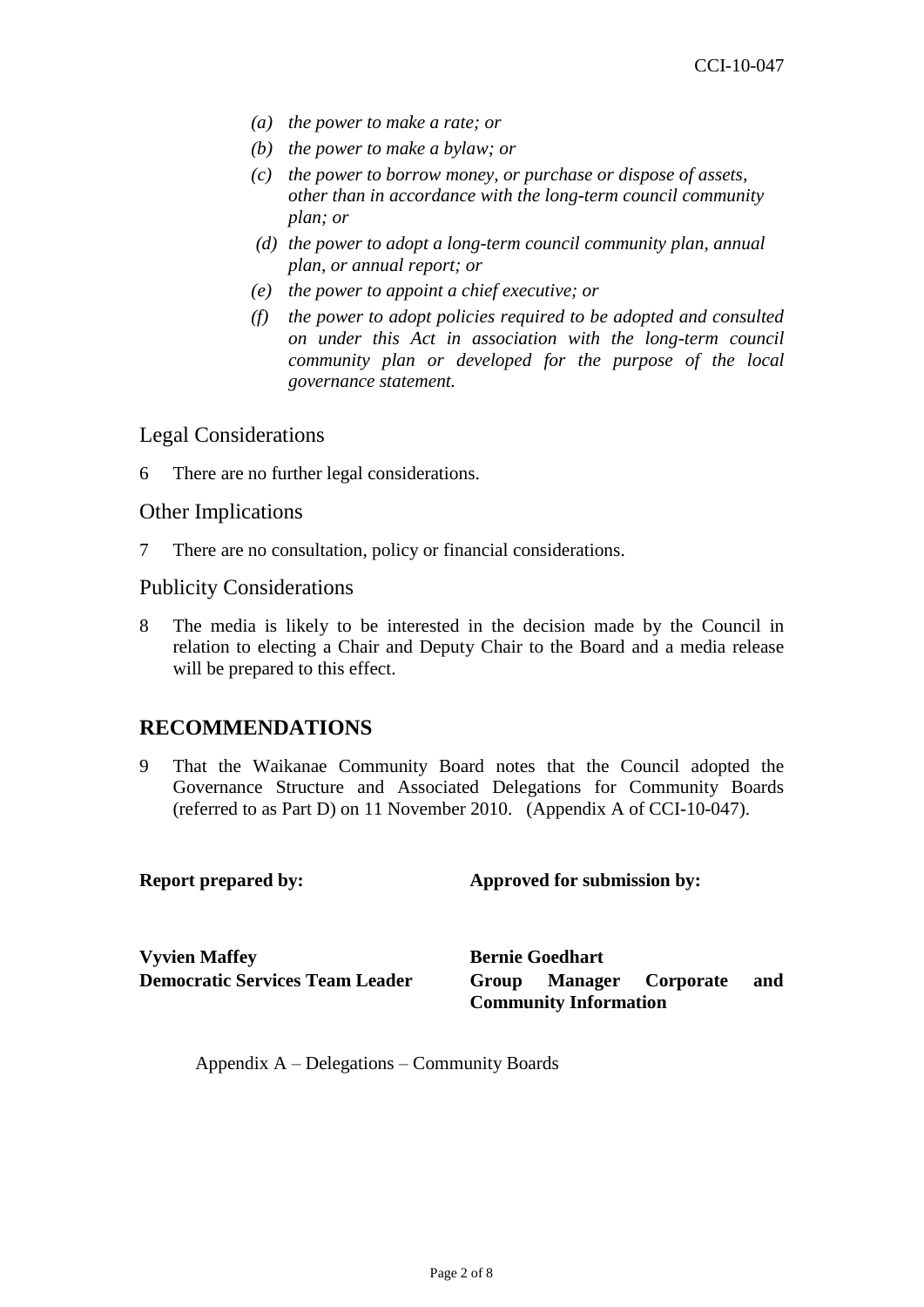# Appendix A

# **PART D COMMUNITY BOARDS**

### **Paekākāriki Community Board**

| Chairperson             |                                                            |
|-------------------------|------------------------------------------------------------|
| Deputy Chairperson      |                                                            |
| <b>Board Membership</b> | Four elected members plus one<br>appointed Ward Councillor |

\_\_\_\_\_\_\_\_\_\_\_\_\_\_\_\_\_\_\_\_\_\_\_\_\_\_\_\_\_\_\_\_\_\_\_\_\_\_\_\_\_\_\_\_\_\_\_\_\_\_\_\_\_\_\_\_\_\_\_

# **Paraparaumu/Raumati Community Board**

| Chairperson             |                                                             |
|-------------------------|-------------------------------------------------------------|
| Deputy Chairperson      |                                                             |
| <b>Board Membership</b> | Four elected members plus two<br>appointed Ward Councillors |

## **Waikanae Community Board**

| Chairperson             |                                                            |
|-------------------------|------------------------------------------------------------|
| Deputy Chairperson      |                                                            |
| <b>Board Membership</b> | Four elected members plus one<br>appointed Ward Councillor |

#### **Ōtaki Community Board**

| Chairperson             |                                                            |
|-------------------------|------------------------------------------------------------|
| Deputy Chairperson      |                                                            |
| <b>Board Membership</b> | Four elected members plus one<br>appointed Ward Councillor |

#### **PARTNERSHIP FRAMEWORK**

- 1 The Community Boards:
	- 1.1 report to the Kapiti Coast District Council.
	- 1.2 work alongside each other and the Committees of Council to provide a governance partnership base for the achievement of the LTCCP;
	- 1.3 will undertake their delegations in accordance with Part A of this document.

#### **CONSTITUTION AND STATUS**

#### **Community Board Membership**

2.1 The membership of a Community Board consists of— Members elected under the Local Electoral Act 2001; and Members (if any) of, and appointed in accordance with the Local Electoral Act 2001 by, the territorial authority in whose District the relevant community is situated.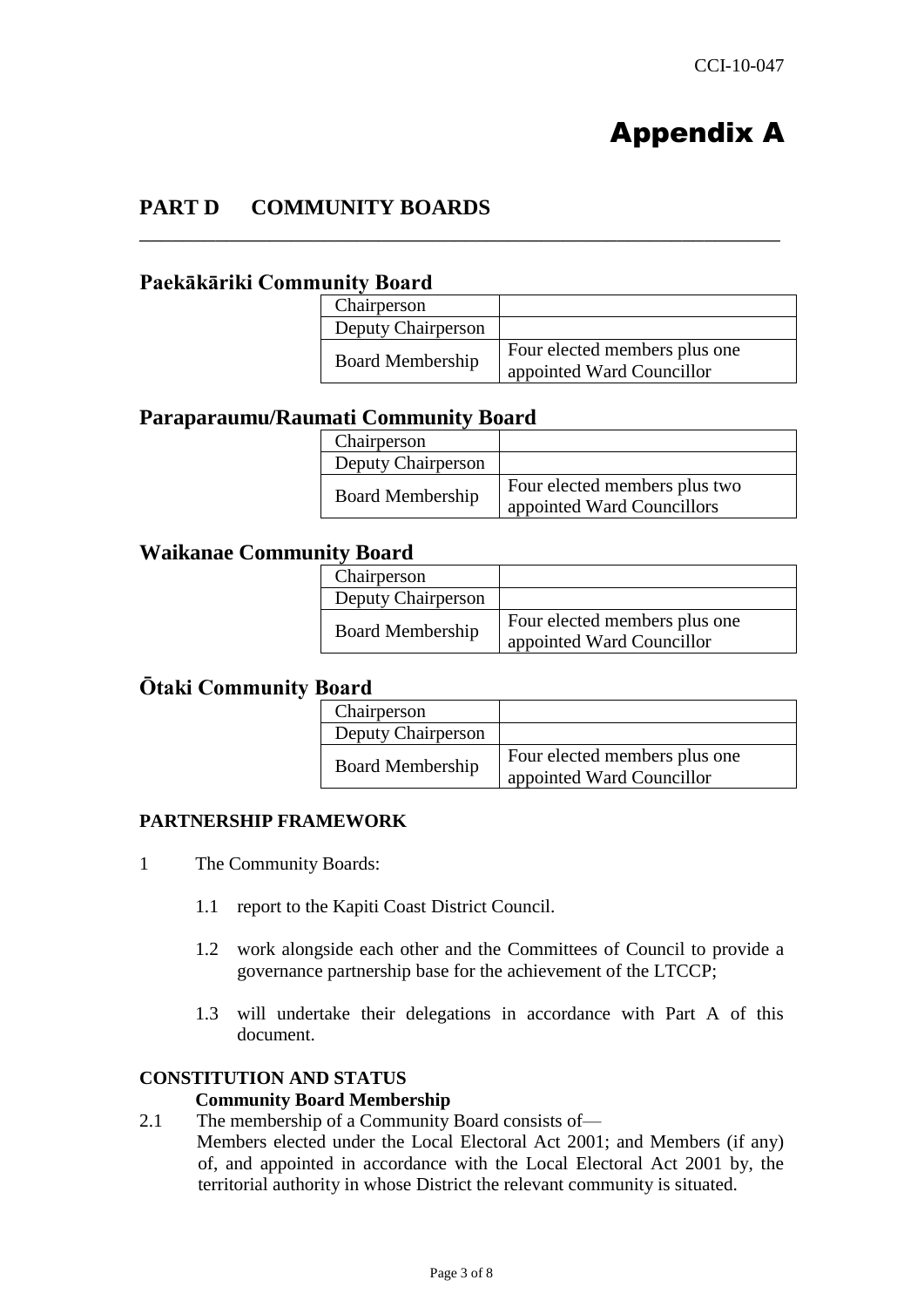2.2 A Community Board is an unincorporated body; and is not a local authority; and is not a committee of the relevant territorial authority.

#### **Mayor or Deputy Mayor's attendance at Community Board Meetings**

2.3 The Mayor or Deputy Mayor of the Kapiti Coast District may attend meetings of Community Boards. When the Mayor or Deputy Mayor is present at a meeting of a Community Board then the Community Board Chairperson will invite the Mayor or Deputy Mayor to the table. The Mayor or Deputy Mayor can contribute to the debate. They are not however, able to vote.

#### **Community Board Legislative Basis and Names**

- 2.4 Section 49 of the Local Government Act 2002 states:
	- *(1) A Community Board must be established for each community constituted, in accordance with Schedule 6, by—*
		- *(a) an Order in Council giving effect to a reorganisation scheme; or*
		- *(b) a resolution made by the territorial authority within whose District the community will be situated as a result of a proposal by electors to establish a community; or*
			- *(c) a resolution made by the territorial authority within who's District the community will be situated as a result of the territorial authority's review of representation arrangements.*

Section 49(2) of the Local Government Act 2002 requires that the respective Community Boards must be described as:

- The Paekākāriki Community Board
- The Paraparaumu/Raumati Community Board
- The Waikanae Community Board
- The Ōtaki Community Board.

#### **MEETING FREQUENCY**

- 3.1 The Paekākāriki Community Board will meet six-weekly
- 3.2 The Paraparaumu/Raumati Community Board will meet six-weekly
- 3.3 The Waikanae Community Board will meet six-weekly
- 3.4 The Ōtaki Community Board will meet six-weekly.
- 3.5 The Community Boards may hold joint workshops to discuss issues.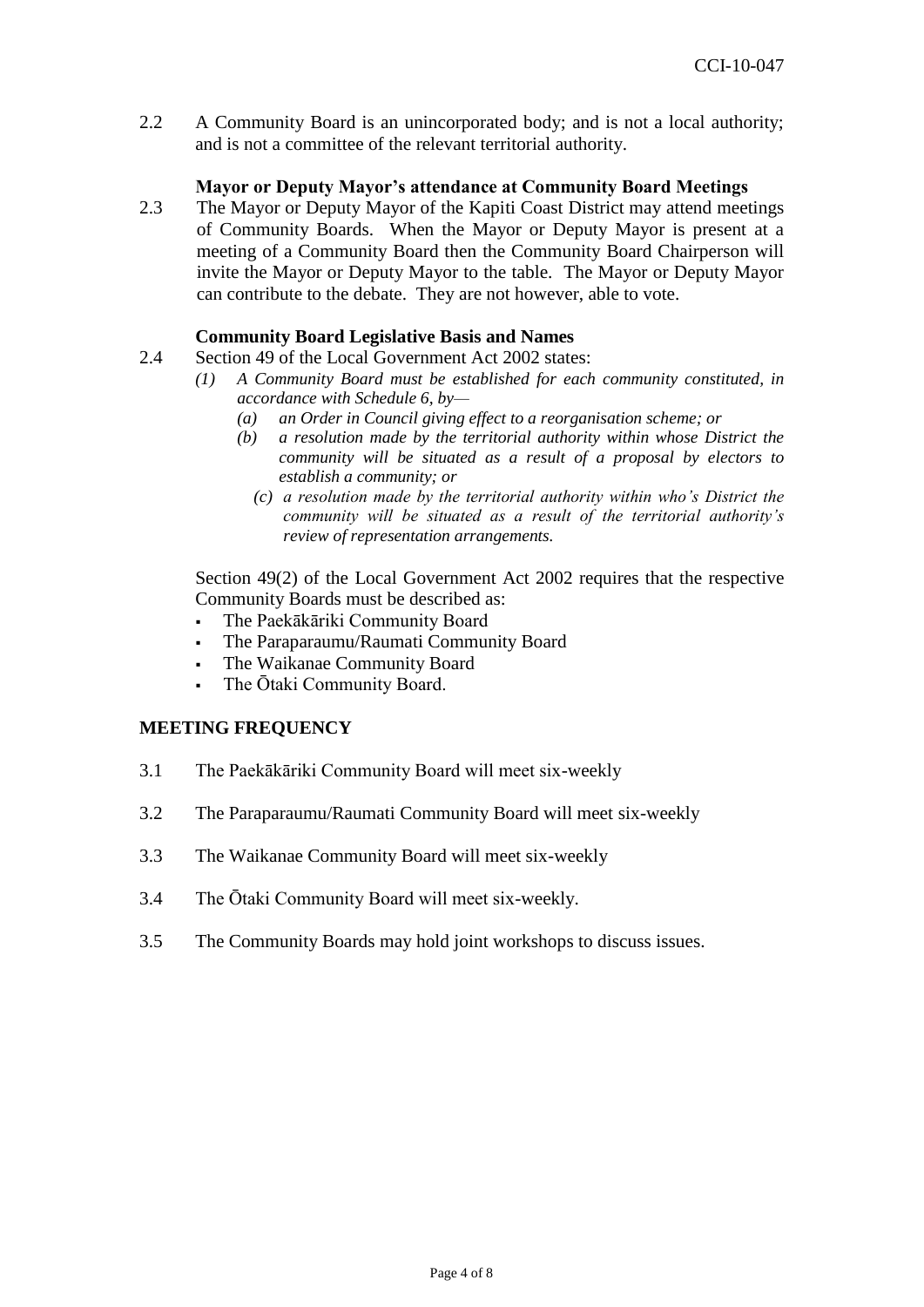#### **OBJECTIVE**

- 5 The objectives of each of the Community Boards are to:
	- 5.1 achieve the delegated role of the Community Board in accordance with Part A of this document.
	- 5.2 develop policies and strategies for the Council on behalf of the community for the social, economic, environmental and cultural wellbeing of the District, and in particular in the development of the LTCCP and associated policies and strategies.
	- 5.3 act as an advocate in respect of any involvement with Trusts or Bequests that currently exist or are established in the future and that benefit the local community.
	- 5.4 make decisions about local priority ranking as they relate to the undertaking of local works and services.
	- 5.5 review and comment on an annual basis on the delivery of the LTCCP as it relates to initiatives in their local community.
	- 5.6 develop and/or review, for final adoption by the Council and within the framework established by Kapiti Coast: Choosing Futures – Community Outcomes, detailed Community Outcome and Local Outcome Statements. These statements will further deliver back to Kapiti Coast residents and ratepayers specific local community expectations, perspectives and cultural qualities around the seven broad outcome areas that were developed from the community ideas.
	- 5.7 consider and approve the allocation of community-based grant funds as deemed appropriate under their agreed criteria of both existing schemes and any granting schemes that may be approved through the Annual Plan process or the LTCCP process.
	- 5.8 Each Community Board Chair or their Deputy is able to attend meetings of Council and/or the Standing Committees and contribute to the debate, without voting rights.

#### **SCOPE OF ACTIVITY**

- 6 The scope of activity for the Community Boards is to:
	- 6.1 work in accordance with Part A of this document.
	- 6.2 represent, and act as an advocate for, the interests of its community. The Board will establish a Local Outcome Statement for its community. These documents will articulate in the form of a detailed statement what the local community wants in respect of Community Outcomes and as such will drive the policy making of the Council within the framework of the LTCCP and the District Plan. The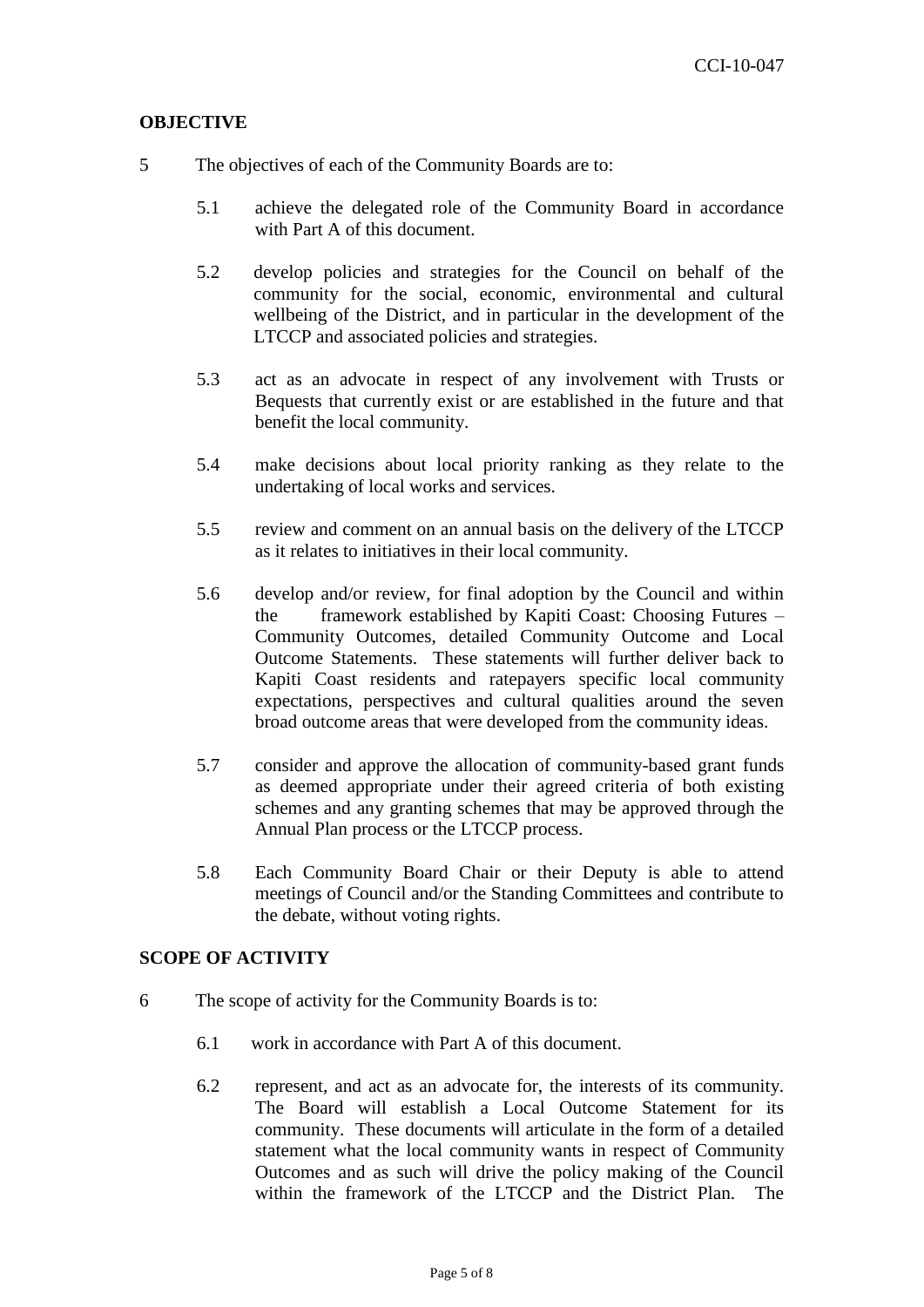advocacy role of the Community Board will also extend to monitoring of the achievement of Community Outcomes within the local area.

- 6.3 listen, articulate, advise and act on any matter of interest or concern to the local community. The Community Board will undertake this role over a range of issues, but in particular over the local desired levels of service for Council services and assets across the 16 activity categories detailed in the LTCCP.
- 6.4 contribute to the development of levels of service for new assets and comment on levels of service for existing assets that match with the Local Outcome Document for each community. This role extends to providing a local community perspective on local expenditure, rate impacts and priorities.
- 6.5 recognise that the process for decision–making under the LTCCP starts within the community and as such the Council and Standing Committees may refer matters to the Community Board to consider and report a local perspective on. (Section 52, Local Government Act 2002 refers).
- 6.6 maintain an overview of services provided by the territorial authority within the community (Section 52, Local Government Act 2002 refers).
- 6.7 receive advice of Council's receipt of all non-notified resource consent applications.
- 6.8 provide advice to the Council and its committees on any matter of interest or concern to the Community Board in relation to the sale of liquor.
- 6.9 contribute local input to the Walkways/Cycleways and Bridleways Network.
- 6.10 consider applications for community grants and approve such in accordance with their criteria.

#### **DELEGATED AUTHORITY**

7 Each of the Community Boards is delegated the following functions, duties and powers:

#### **Emergency Management**

7.1 Authority to assist with local civil defence and emergency management activities, including involvement in welfare responses, in accordance with the District Civil Defence Plan;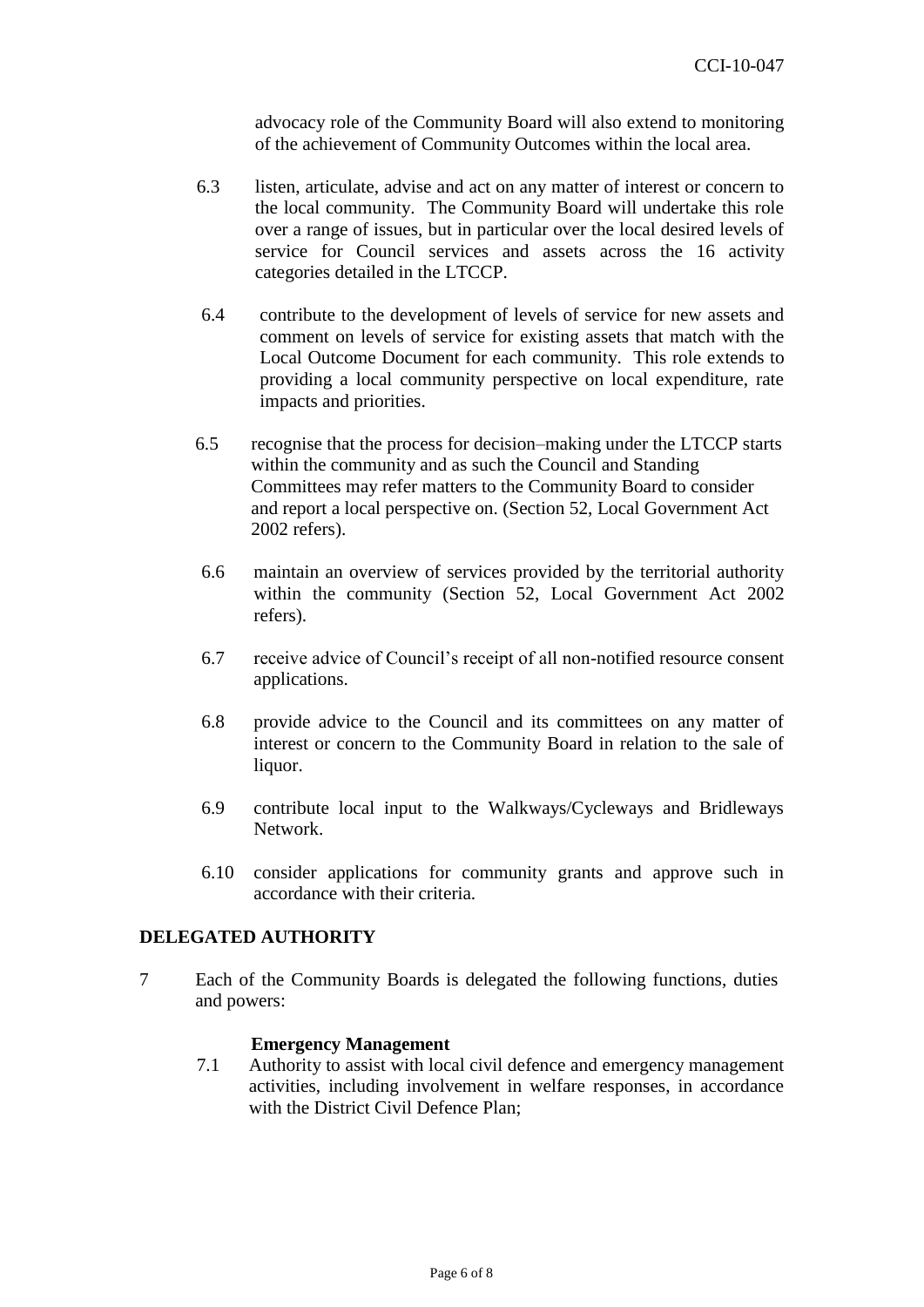#### **Annual Submission on Expenditure**

7.2 Authority to prepare an annual submission to the territorial authority for expenditure within the community (Section 52, Local Government Act 2002 refers);

#### **Community**

7.3 Authority to communicate with community organisations and special interest groups within the community (Section 52, Local Government Act 2002 refers);

#### **Community Grants**

- 7.4 Authority to approve criteria for the allocation of community-based grant funds as approved through the Annual Plan process or the Long Term Council LTCCP (LTCCP) process.
- 7.5 Authority to consider and either approve or reject applications by community groups to establish community gardens, in accordance with the licensing requirements under the Reserves Act 1977 and Council's policy of support for Community/Mara Kai gardens.
- 7.6 Authority to consider and approve the allocation of community-based grant funds as deemed appropriate under agreed criteria of both existing schemes and any granting schemes that may be approved through the Annual Plan process or the Long Term Council Community (LTCCP) process.

#### **For the Waikanae Community Board**

7.7 Authority to consider and make recommendations to Council on the proposed use of the Waikanae Capital Improvement Fund for the purpose of funding capital projects within the Waikanae Community Board boundary. This is for expenditure over and above the approved annual grant allocations from this fund.

#### **For the Paekākāriki Community Board**

7.8 Authority to consider and make recommendations to the Campe Estate Subcommittee on grant applications received seeking funding from the Campe Estate funding.

#### **Parks and Reserves**

- 7.9 Authority to consider and either approve or reject officer recommendations regarding the naming of Council parks and reserves.
- 7.10 Authority to approve or reject for submission to the Minister for final approval, Management Plans for local public parks and reserves within its area..

#### **Roading**

7.11 Authority to approve or reject officer recommendations relating to all traffic control and signage matters, in relation to existing local roads within the community board's area, except for changes to speed